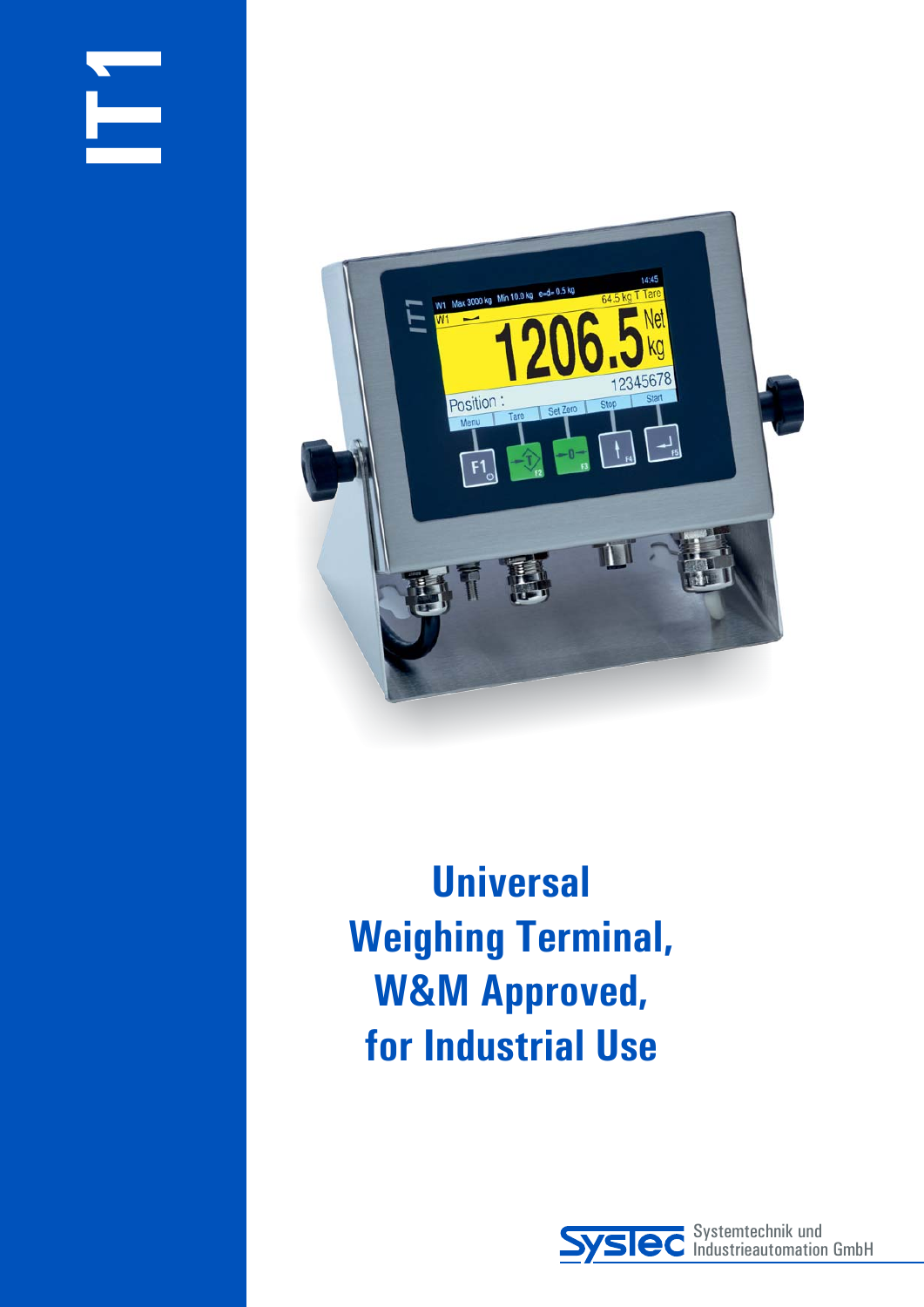# **IT1 - Universal Industrial Weighing Terminal**

# **Stainless steel housing IP69K**

Suitable for harsh environment weighing locations. With mounting brackets for desk-top or wall-mount installation. Integrated power supply unit, sealed cable glands for all cable connections.

# **Color display**

For indication of weight, multi-lingual operator prompts and calibration dialog. With backlighted, 11cm (4,3") display.



With function keys for zero setting, taring, printing, totalizing and special functions.

## **Power supply**

110 – 240VAC (integrated) for stationary use or 12 – 30VDC (integrated) for mobile use.

## **Universal Use**

Suitable for difficult environmental conditions and locations with high hygienic standards, as in the food, pharmaceutical and chemical industry.

# **High Operational Security**

Fast and error-free operation is ensured by a color display for the indication of weight, IDs and operator prompts.

# **Weighing Electronics**

IT1 connects to one scale with up to 8 loadcells, 350 Ohm each and provides a W&M approved resolution of up to 10,000d with max. 80% preload.

Calibration is possible as single or multiple-range (eg 3x3000d) and as single or multi-interval scale.

# **Weighing Program**

Display of net, tare and gross weight. Operator prompting for capturing of weight or piece count. Totalizing is also possible. Plug-on modules are used to set IT1 up for applications of varying complexity.

# **Data Logging**

Via optional printer interface. The print layout for labels or forms is configurable. Printout of weights, totals, date, time and consecutive-No.

# **Data Transmission To PC**

Via optional PC interface. Transmission of date, time, consecutive-No. and weight after each weighing cycle.

## **PC ONLINE Mode**

Via optional PC interface. Reading of weight, taring, zero setting and other functions can be remotely controlled from a PC.

Weights can be stored in an internal W&M approved data archive for verification. Data transmission is possible through serial interface or Ethernet LAN.

# **Switching And Filling**

With optional input/output modules 3 weight thresholds can be monitored, eg for max. or min. values.

Start of weighing cycle and taring is possible from external switches.

Alternatively the inputs and outputs can be used for a filling sequence with start/stop/interrupt and two-speed cut-off.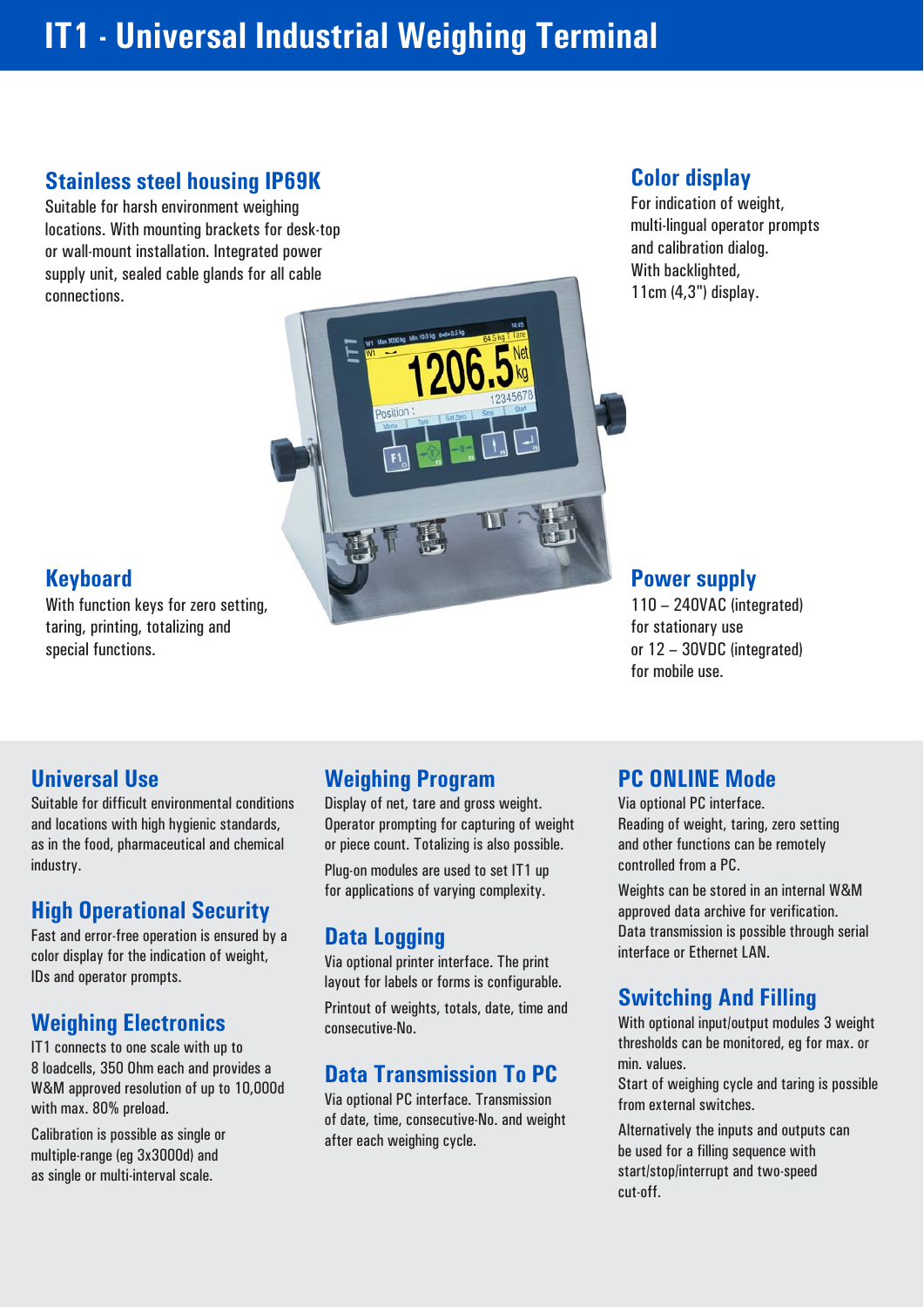# **IT1 - Standard Programs**



Reception of weighing data and storage in an ASCII file (\*.txt) or database. Supported databases: MS SQL, MS ACCESS, Oracle, Interbase SQL or ODBC.



**Runs under:** Windows 7...10